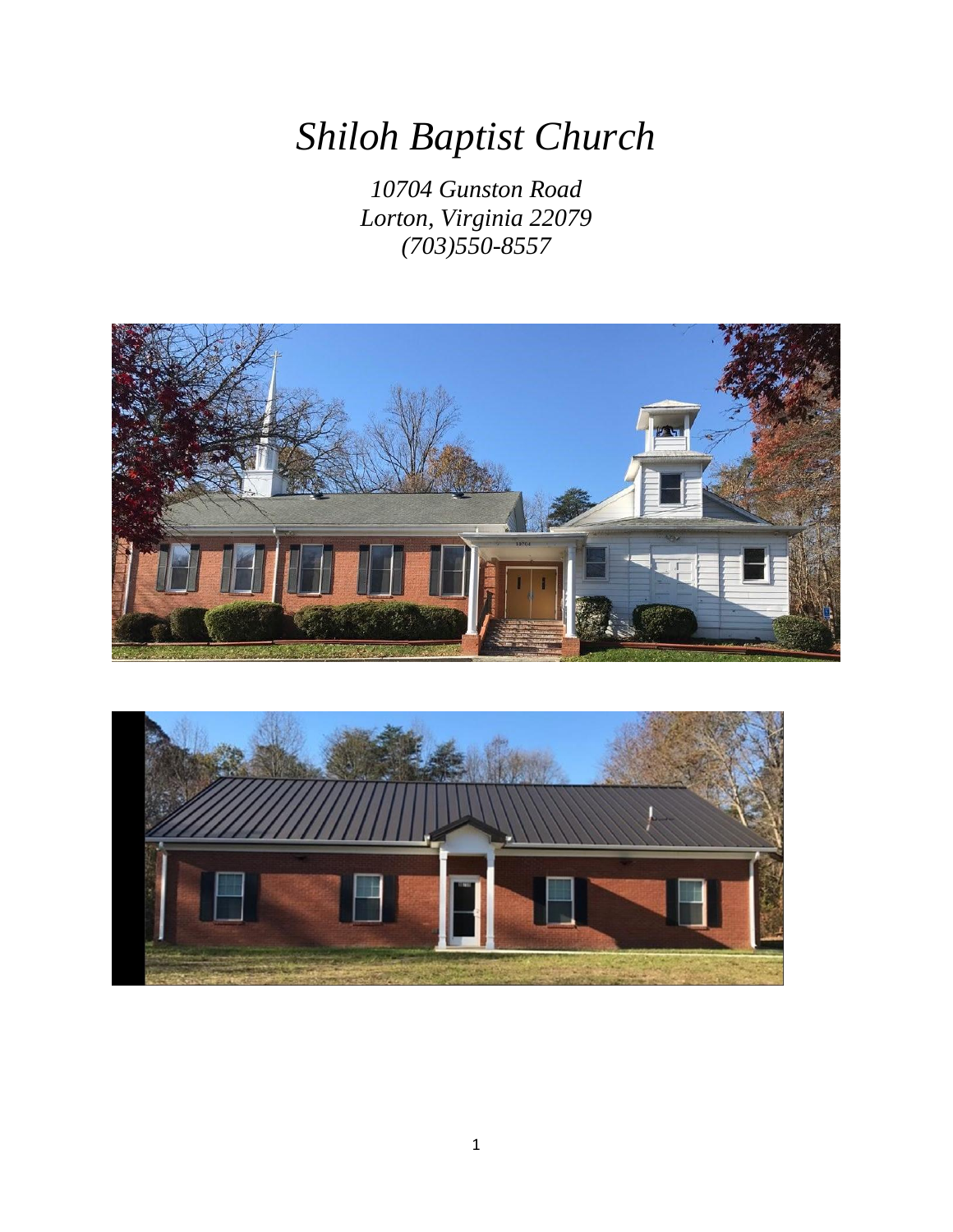Table of Contents

| 1. Pastoral Vacancy                 | p.3 |
|-------------------------------------|-----|
| 2. Church Profile                   | p.5 |
| 3. Church Community                 | p.6 |
| 4. Pastor Profile & Job Description | p.7 |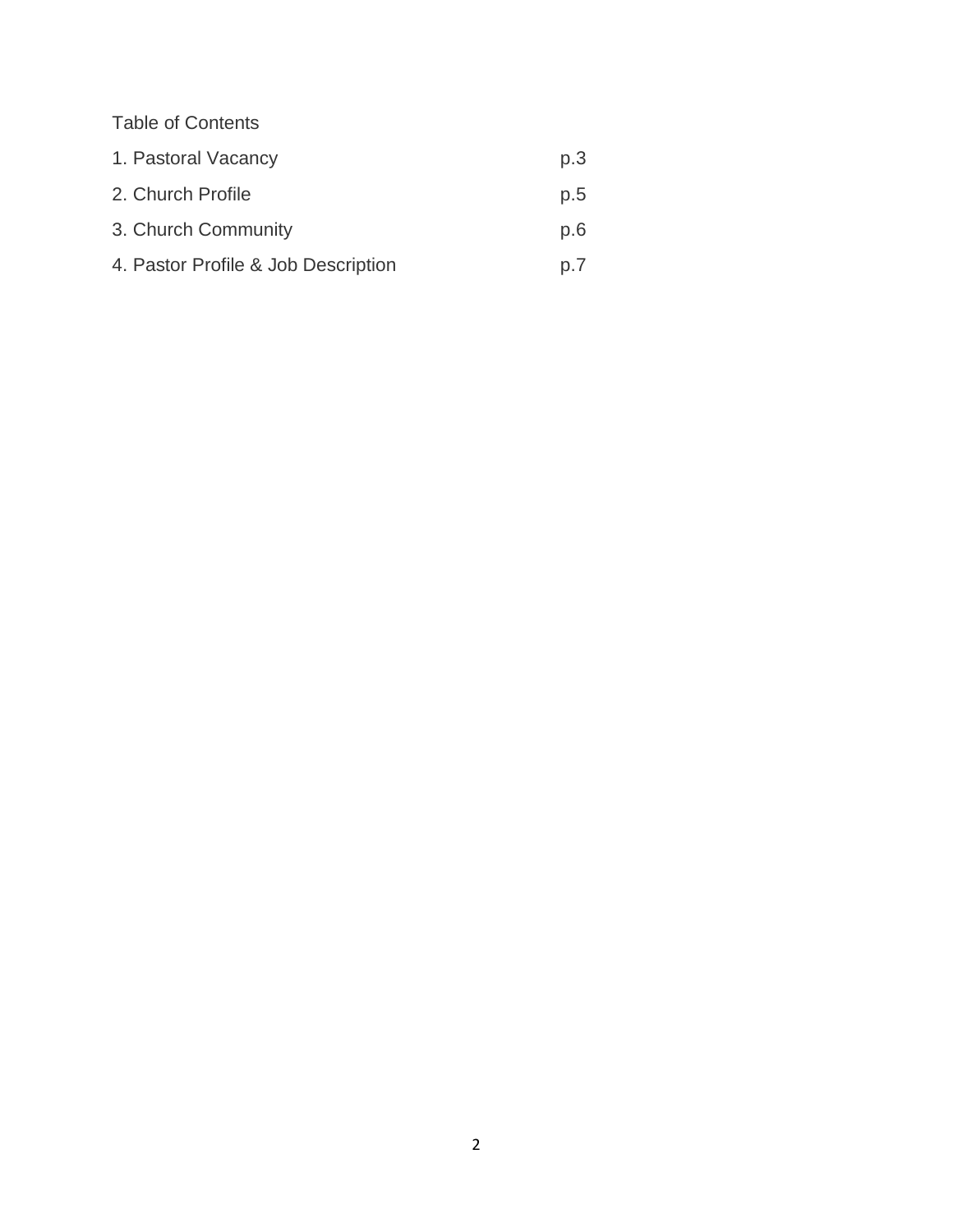# **Pastoral Vacancy Information**

# **PASTORAL SEARCH ANNOUNCEMENT**

**Opening Date:** April 28, 2022 **Closing Date:** May 12, 2022

Shiloh Baptist Church is a 153-year-old church located in Mason Neck, Lorton, Va. Shiloh Baptist Church is currently accepting applications for the position of Pastor. We are a church family that is Bible-based to conduct the great commission as given by our Lord and Savior Jesus Christ. Shiloh Baptist Church believes in the spiritual qualifications based on 1 Timothy 3:1-7, Titus 1:5-9, and 1 Peter 5:1-4.

In addition to the spiritual qualifications, the applicant should have the ability to establish ministries and programs that will address the needs of all ages, genders, and socioeconomic backgrounds. The Pastor should lead the congregation in all aspects of ministry including worship, teaching, preaching, administration of staff, and stewardship; extend grace to all people; and lead by example as one who is relational, authentic, transparent, and humble. Gifts in leadership, communication, administration, and a heart to care for people will be incumbent upon the next person God calls to pastor the Shiloh Baptist Church.

#### **Interested candidates must submit an initial application packet comprised of the items listed below:**

- Cover letter
- Resume
- Statement of Faith
- Pastoral/Ministry experience
- Church affiliations
- Copy of Ministerial License and Certificate of Ordination
- Verification of attained degree(s)-undergraduate and graduate
- Theology training and degrees
- Two (2) personal references
- Three (3) professional (minister/pastor) letters of reference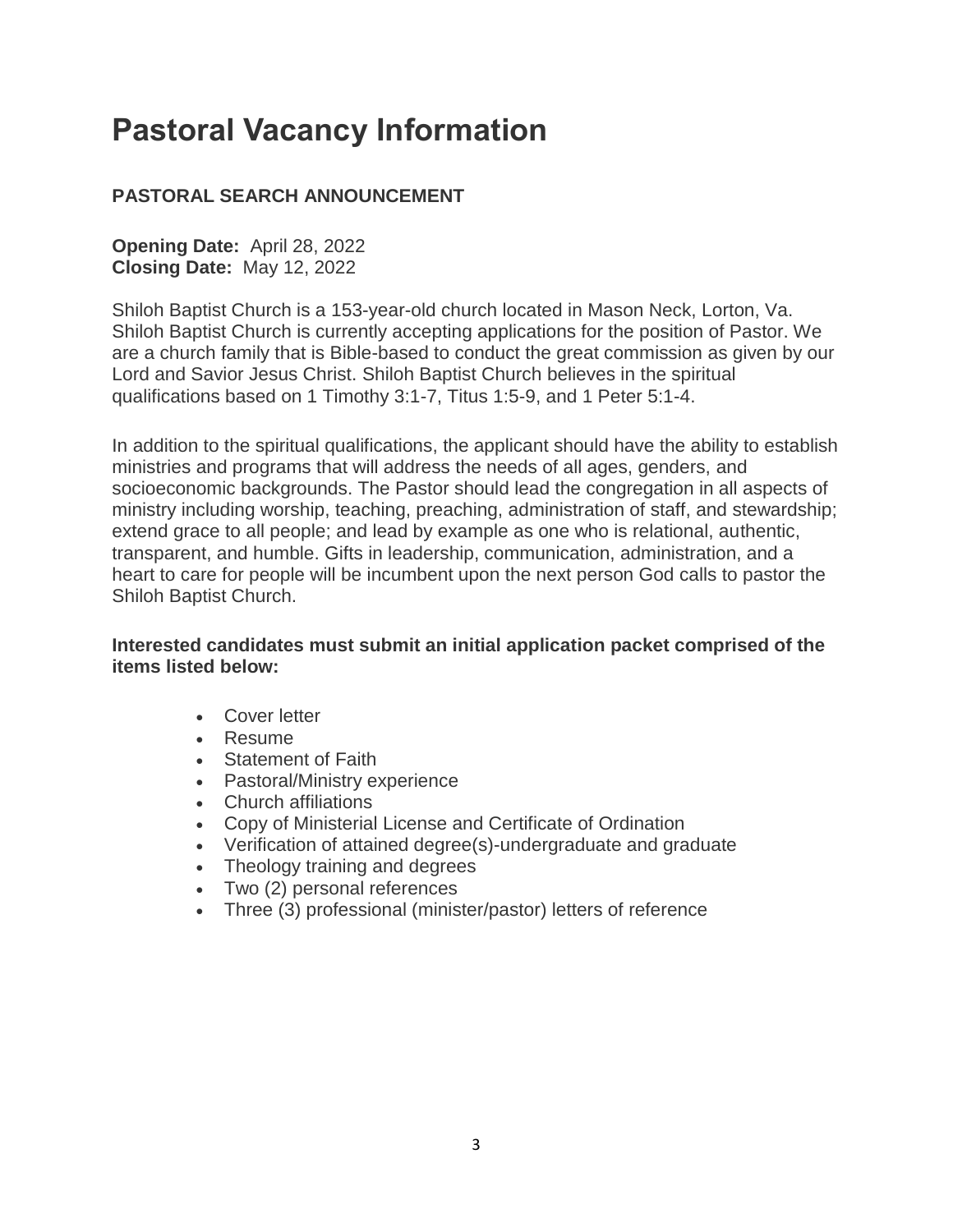#### **Submit all application documents to:**

Shiloh Baptist Church c/o Pastoral Search Committee 10704 Gunston Road Lorton, Virginia 22079

**Or by email to:** [ShilohPastoralSearch@gmail.com](mailto:ShilohPastoralSearch@gmail.com)

Please no telephone calls, emails, or faxes to the Shiloh Baptist Church office or any member of the Pastoral Search Committee. *Partial applications will not be accepted.*

**The application package must be postmarked by May 12, 2022.** Any package postmarked after that date will be destroyed without consideration.

The Pastoral Search Committee will acknowledge receipt of all requested items by email or letter notification. All information received will be treated as "confidential." Final candidates may be required to consent to a criminal background check, credit and financial history review and provide information as requested by the committee. The individual selected as the Pastor will be required to sign a negotiated contractual agreement.

Thank you for your interest in the Pastoral position.

#### **Sincerely,**

#### **The Shiloh Baptist Church Pastoral Search Committee**

-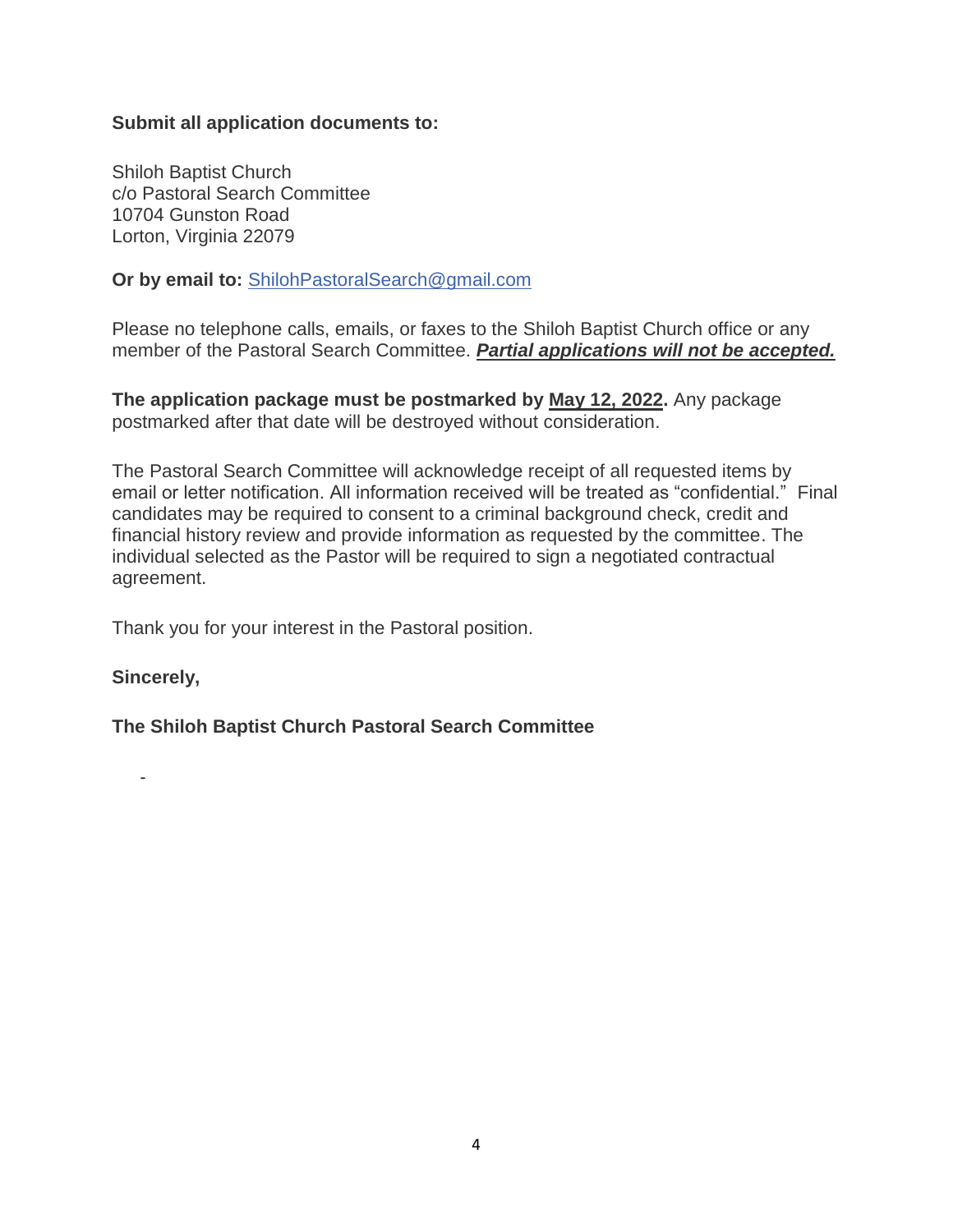#### *SHILOH BAPTIST CHURCH* LORTON, VIRGINIA

#### **CHURCH PROFILE**

Shiloh Baptist Church was founded in 1869 in the community of Mason Neck (now Lorton), Fairfax County, Virginia. In 2005 was incorporated, as a Nonprofit Organization with a Board of Directors. In 2011, the Fairfax County History Commission designated our church as a historical landmark and erected a marker on the property for which we are very proud. We are located approximately 5 miles south of Ft Belvoir and twenty miles south of Washington, DC. Our congregation numbers over 100 saints that participate in all aspects of church life.

We are a Baptist church associated with the Baptist General Convention of Virginia and Northern Virginia Baptist Association. Our style of worship is a blend of traditional and contemporary.

Our current Pastor is retiring after 20 years of dedicated service to the Lord and the congregation he shepherds.

In 2020, we broke ground for a new annex building which was also completed in 2020 and is adjacent to the main church building. The Shiloh Annex houses administrative offices, prayer room and large meeting room.

Shiloh's calling within this community is to continually bring the Word of God, a sense of hope, a loving spirit, and a feeling of belonging to all who enter these sacred walls. Our mission is to support the surrounding communities with our various ministries that reach out to a variety of people.

We believe that Shiloh was Founded in Faith, Nurtured by Hope and Preserved in Love (1 Corinthians 13:13), and 153 years later we continue to live by those words.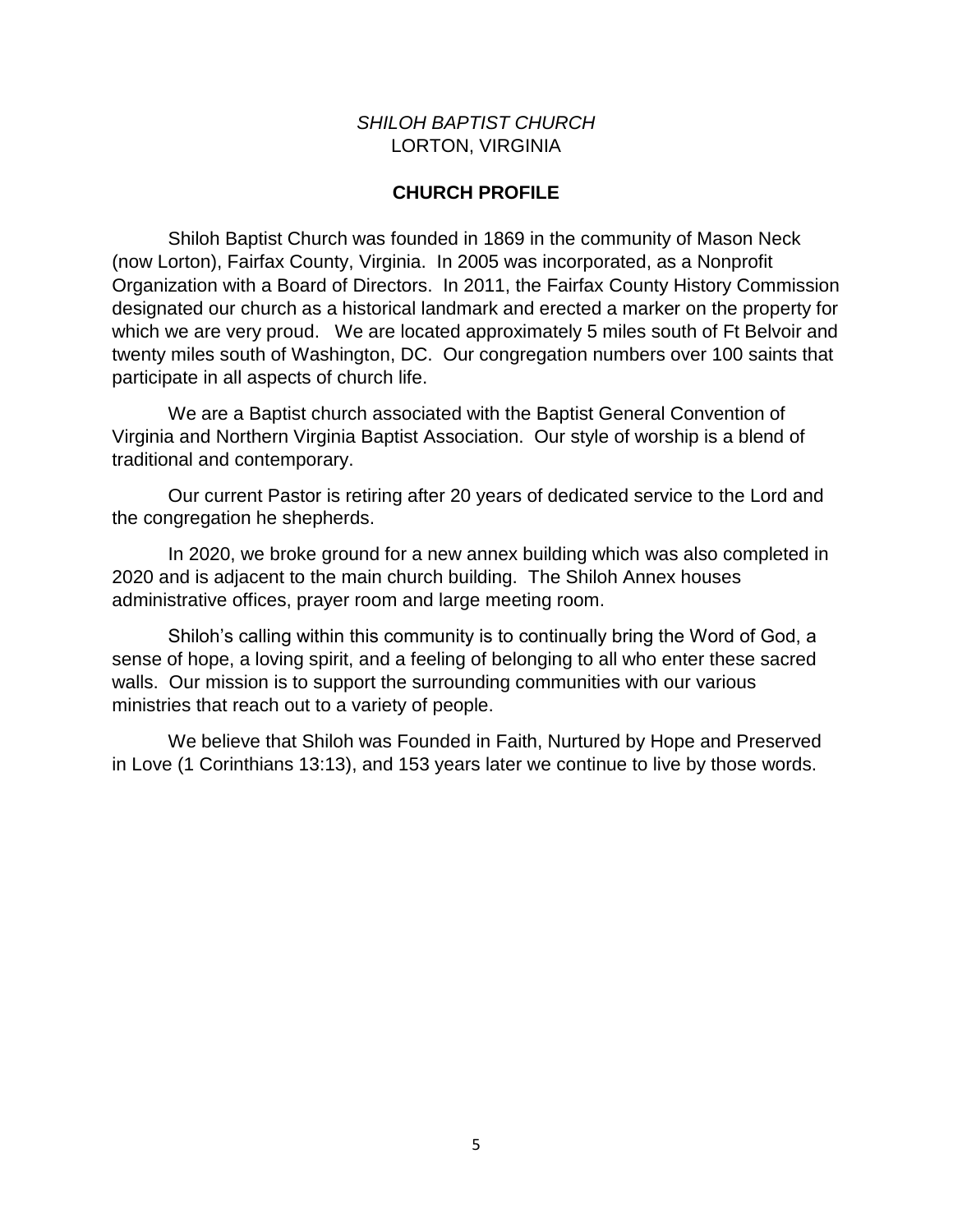#### SHILOH BAPTIST CHURCH LORTON, VIRGINIA

# **Community Profile**

Shiloh Baptist Church is located in the community of Mason Neck (now Lorton), Fairfax County, Virginia. Lorton is approximately 20 miles south of Washington, DC. The community of Lorton is multicultural, home to a diverse population.

Our area includes various age groups with a median age of 35, though our church contains families in all age groups.

Lorton offers residents a suburban lifestyle, rich in the arts and culture with recreational activities, state/county parks and historic landmarks. Virginia is rated number four of public-school systems in the United States and Fairfax County public schools are rated number one in Virginia. In addition, there are medical and emergency response services, as well as local access to the Virginia Railroad Express (VRE) and Amtrak. The Amtrak offers the only auto-train service between Lorton and Sanford, Florida. The Lorton area is undergoing considerable development to include a community center, indoor ski resort, animal shelter, new South County police station and construction of new homes.

We look forward to seeing what God will do with our congregation, in this community, as we move forward with a new Pastor.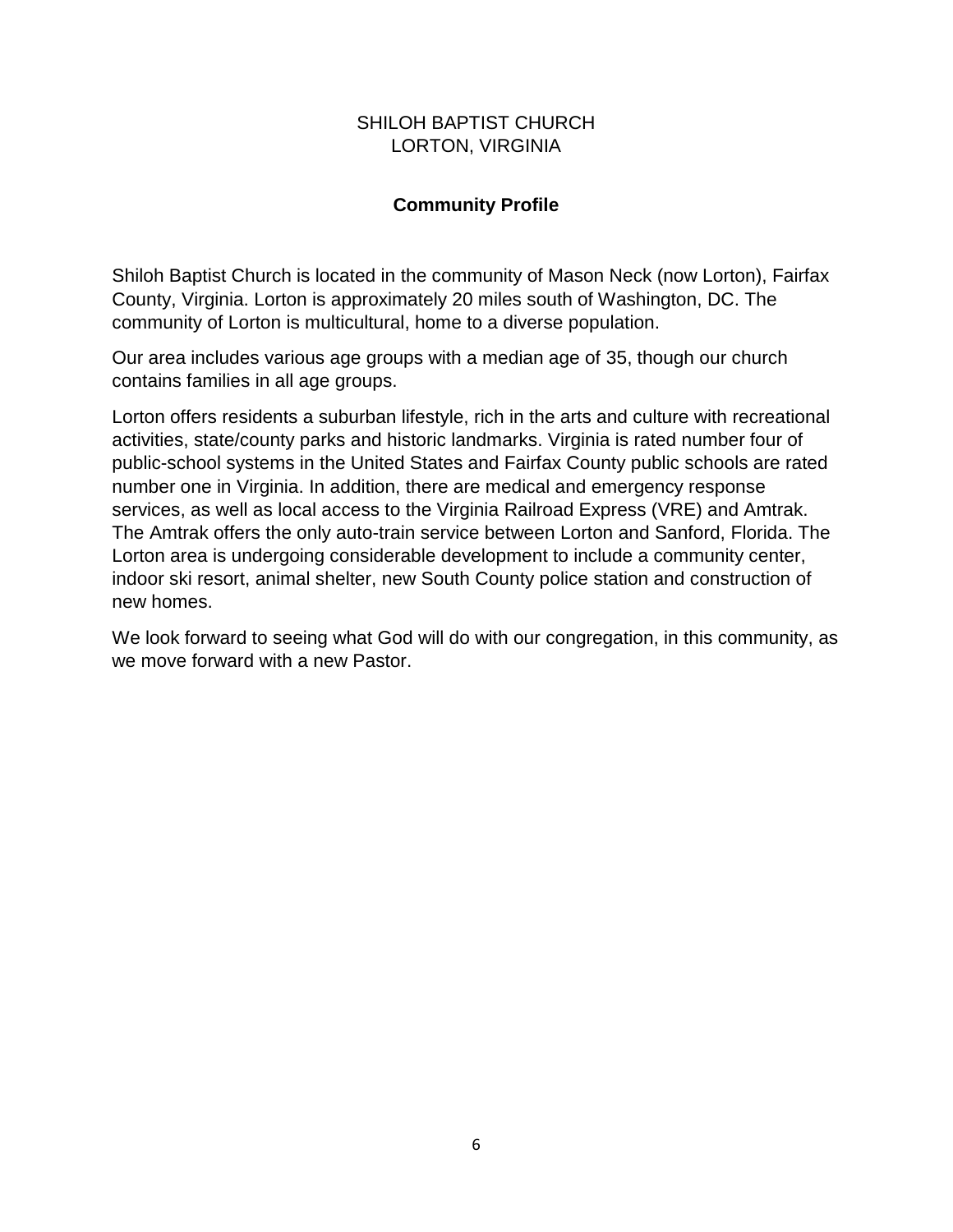# SHILOH BAPTIST CHURCH LORTON, VIRGINIA

# **PASTOR PROFILE AND JOB DESCRIPTION**

This is the profile of the person we are looking for in a pastor and the associated job responsibilities. In it, we highlight character qualities, personality traits, theological convictions, roles, responsibilities, and expectations.

### **Pastor Profile**

The Pastor will model the purpose of Shiloh Baptist Church to "pursue relationships that change the world for Christ." The Pastor will be an articulate advocate and communicator for the vision of God's Church, for the Glory of God. This person will be the primary leader, teacher, and visionary and will have a broad responsibility for the spiritual welfare, growth and life of the church in all areas including discipleship, evangelism, and equipping the congregation for service. The Pastor is to embody the essence of a shepherd and servant leader.

In addition, the Pastor will:

- Have a vital walk with Jesus Christ evidenced by faithfulness, passion, and an appreciation for God's glorious Word and grace.
- Have a gift and a passion for preaching the eternal, inerrant, and unalterable Word of God as revealed in the Old and New Testaments.
- Practice personal one-on-one evangelism and discipleship and be committed to equipping others to do the same.
- Be committed to small groups (what we call Accountability Groups) as a key strategy for church spiritual growth and discipleship.
- Display an understanding of aligning church strategy and vision within transient communities like Alexandria and Woodbridge, VA which includes a military presence.
- Be an authentic communicator, easy to understand, and down-to-earth.
- Demonstrate a willingness and ability to share with others in a large group setting and one-on-one from his/her heart and life, as well as be appropriately transparent with the many, and intimately transparent with a few.
- Be willing to be humble enough to accept input from those he/she is leading,
- Display a track record of personal management, leadership, and professionalism and have a personal model for Gospel-driven productivity.
- Have a minimum of five years of Pastoral and teaching experience in a multistaff church setting.
- Be actively seeking to lead his/her family into relationship with Christ. The Pastor's family should be supportive of God's call on his/her life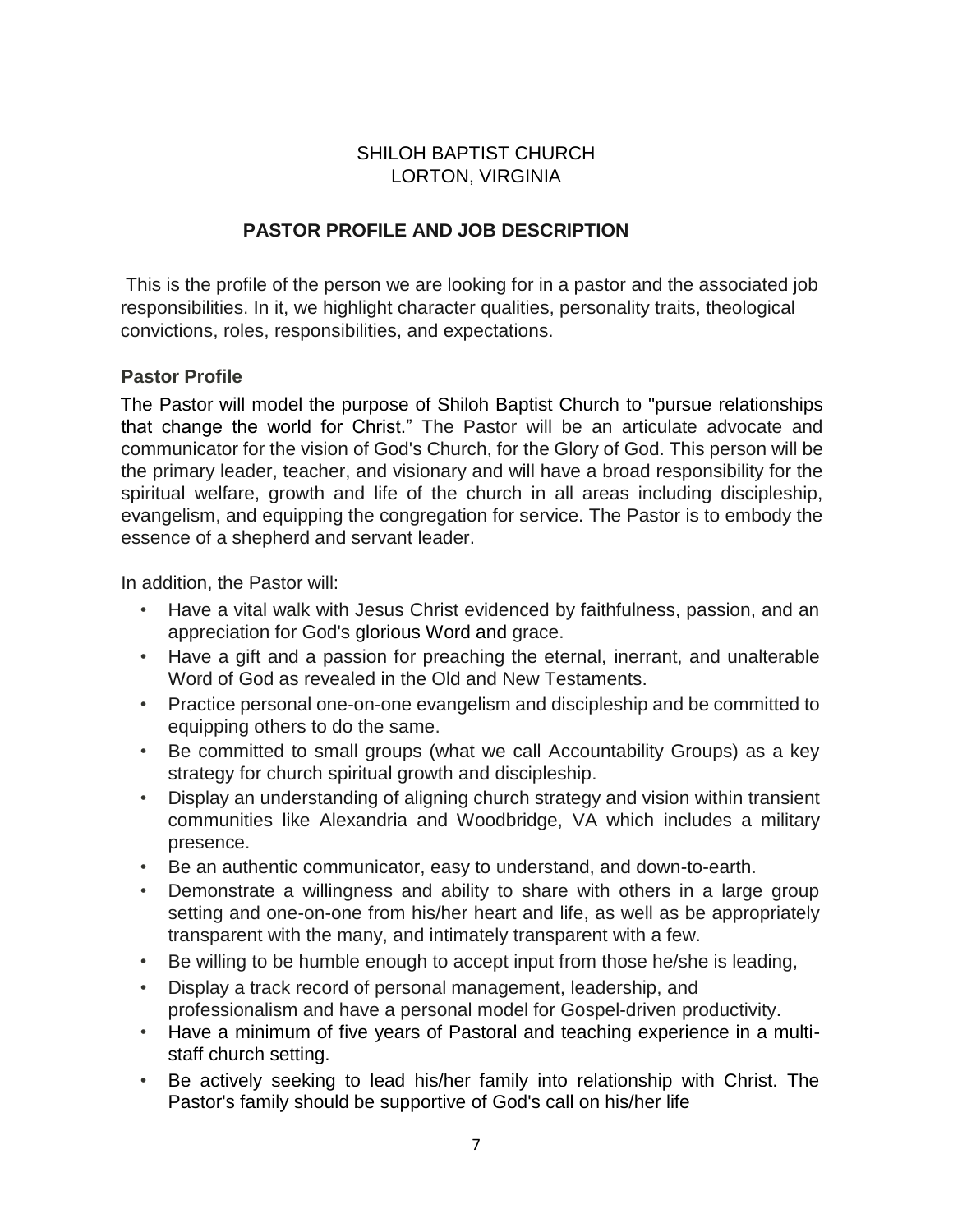# **Pastor Job Description: Essential Duties and Responsibilities**

Shiloh Baptist Church has only four paid positions: Pastor, two musicians and custodian - all other staffers are volunteers. The essential duties and responsibilities of the Pastor will be carried out in the context of the Deacon Ministry, Joint Ministry Team, and ministry leaders. Our intent is that the Pastor will give leadership and oversight and delegate responsibility, as appropriate. These essential duties and responsibilities include, but are not limited to, the following: Ministry of the Word, Prayer, Leadership, Evangelism & Discipleship, Shepherding & Teaching, and Pastoral Care. The Pastor will work in conjunction with the Deacons, ministry staff, and ministry leaders in the implementation of the mission and vision of the church.

### **Ministry of the Word**

The Pastor will be the primary preacher for the church and will teach God's Word faithfully, according to sound doctrine. The Pastor should be committed to an exposition of Holy Scripture that is relevant, authentic and personally applicable.

The Pastor will:

- 1. Preach majority of the Sundays within a calendar year.
- 2. Cultivate and lead a team to assist in planning, preparation and evaluation of preaching.
- 3. Communicate preaching series to Deacons, Associate Ministers, ministry staff and media volunteers in order to coordinate their respective responsibilities.
- 4. Plan preaching for all special services (e.g., Christmas, Easter, etc.).
- 5. Supervise the administration of the Ordinances of Baptism and the Lord's Supper.
- 6. Be a clear and articulate speaker who can be easily understood by our diverse congregation.

### **Prayer**

The Pastor will set the pace in Kingdom-focused prayer by spending time praying daily for the ministry of the Church, and by providing discipleship to others in prayer at the individual, family, and group levels.

### **Leadership**

The Pastor will develop a rich worship life in the church, planning and leading the order of worship for the congregation in collaboration with Deacons, Associate Ministers, ministry staff and volunteers. The Pastor will cultivate and demonstrate a heart to proclaim the Gospel in Lorton, VA, the surrounding region, and the world, thus continuing participation in worldwide Gospel advancement.

The Pastor will lead and hold accountable all ministry staff and will also be a member of the Executive Leadership Council and Joint Ministry Team.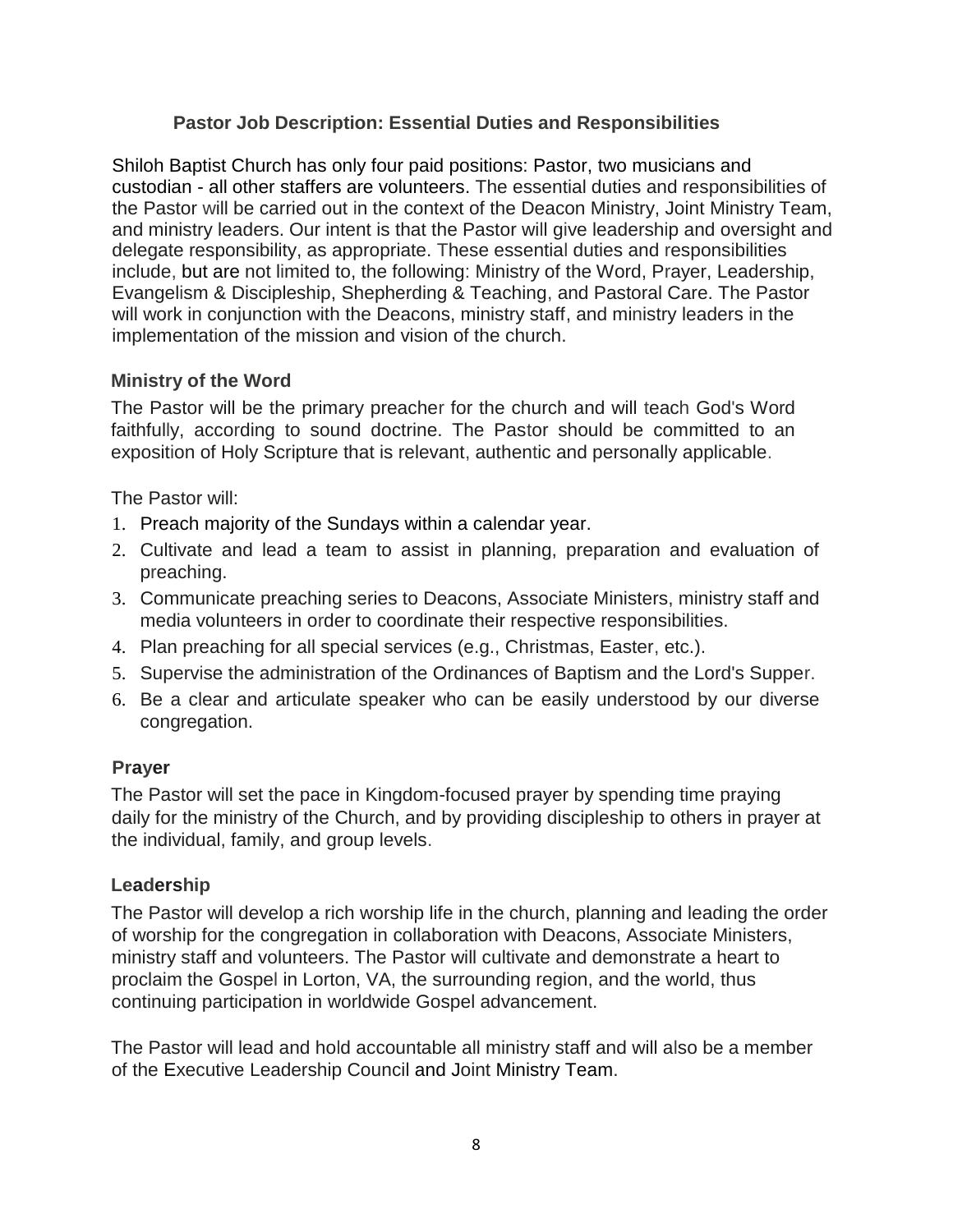The Pastor will:

- 1. Conduct regular and frequent meetings with the ministry staff, both individually and jointly, working to assist and equip the ministry staff to achieve and exceed ministry objectives as defined by the Executive Leadership Council.
- 2. Nurture the mental, spiritual and emotional health of the ministry staff of Shiloh Baptist Church.
- 3. Work with the Board of Directors (BOD) and Church Administrative Team to provide optimal functioning of administrative duties, to produce the annual church budget, and to ensure all church requirements are met from state and local levels.
- 4. As a member of the Joint Ministry Team:
	- a. Work with the other members to establish measurable objectives for all ministry staff in keeping with the purposes of the church.
	- b. Work with the other Joint Ministry members to coordinate and execute an annual church strategy, annual goals, and review of ministry objectives.

# **Evangelism & Discipleship**

The Pastor will demonstrate a lifestyle of personal discipleship and oversee its application in congregational life.

The Pastor will:

- 1. Support and evaluate existing outreach ministries and encourage creativity in the development of new outreach ministries.
- 2. Encourage and motivate the congregation to bring guests to Worship Service and Bible Study.
- 3. Develop and lead an Introduction to Shiloh New Member classes for prospective members.
- 4. In collaboration with ministry staff and Accountability Group leaders, coordinate people's involvement in ministry, ongoing personal discipleship, and an Accountability Group.

### **Shepherding & Teaching**

The Pastor will lead the associate ministers in nurturing and administering the overall shepherding ministry of the church.

The Pastor will:

- 1. Partner with the associate ministers in their shepherding efforts.
- 2. Monitor Accountability Group's growth and leadership.
- 3. Develop means and methods to:
	- a. Equip and train new and existing Accountability Group leaders.
	- b. Cultivate the development of gifts within the body.